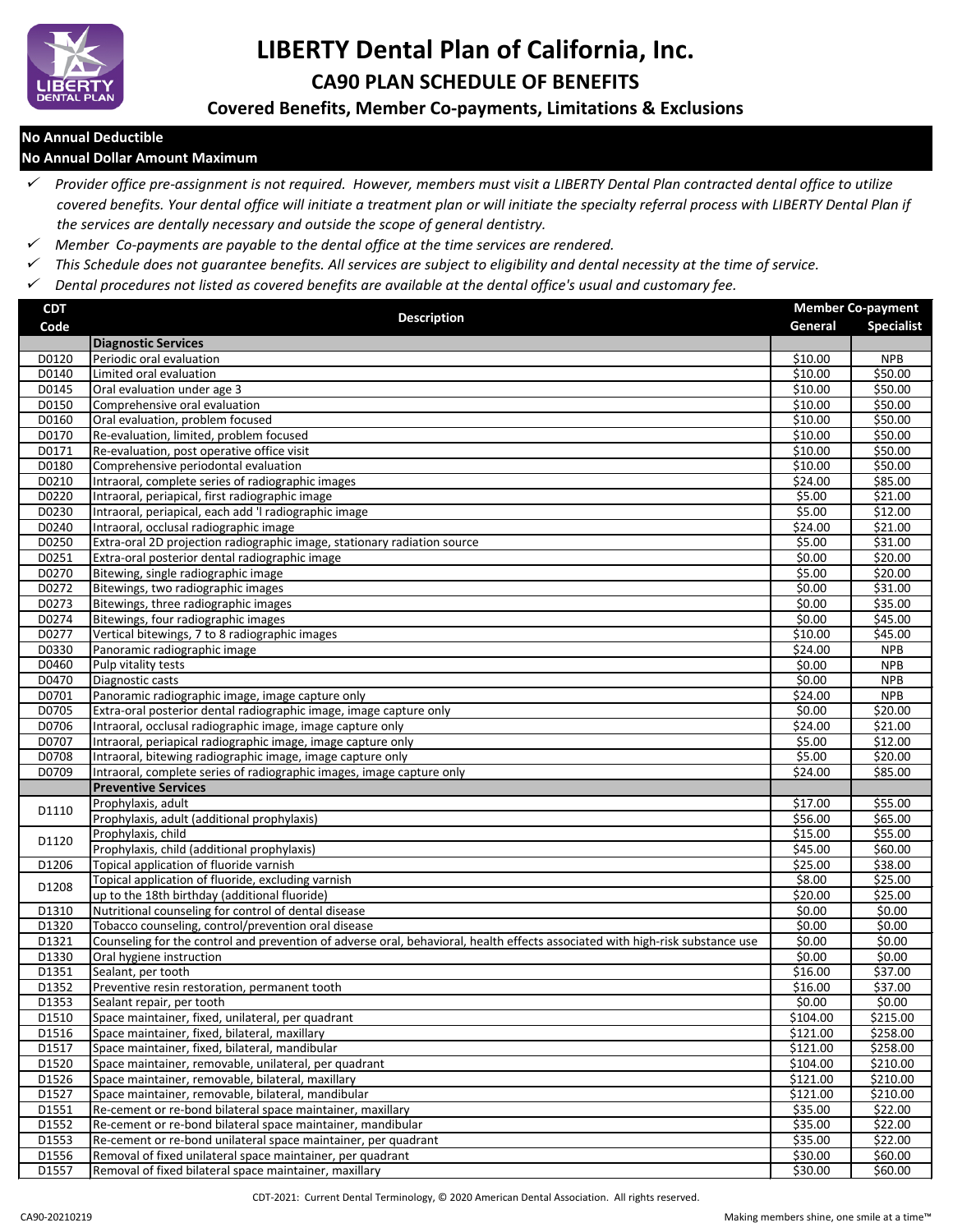

**CDT**

| Code           | <b>Description</b>                                                                                                                                                         | General                | <b>Specialist</b>        |
|----------------|----------------------------------------------------------------------------------------------------------------------------------------------------------------------------|------------------------|--------------------------|
|                | <b>Preventive Services (continued)</b>                                                                                                                                     |                        |                          |
| D1558          | Removal of fixed bilateral space maintainer, mandibular                                                                                                                    | \$30.00                | \$60.00                  |
| D1575          | Distal shoe space maintainer, fixed, per quadrant                                                                                                                          | \$104.00               | \$215.00                 |
|                | <b>Restorative Services</b>                                                                                                                                                |                        |                          |
| D2140          | Amalgam, one surface, primary or permanent                                                                                                                                 | \$45.00                | \$71.00                  |
| D2150          | Amalgam, two surfaces, primary or permanent                                                                                                                                | \$55.00                | \$105.00                 |
| D2160          | Amalgam, three surfaces, primary or permanent                                                                                                                              | \$65.00                | \$126.00                 |
| D2161          | Amalgam, four or more surfaces, primary or permanent                                                                                                                       | \$70.00                | \$141.00                 |
| D2330          | Resin-based composite, one surface, anterior                                                                                                                               | \$55.00                | \$84.00                  |
| D2331          | Resin-based composite, two surfaces, anterior                                                                                                                              | \$60.00                | \$94.00                  |
| D2332<br>D2335 | Resin-based composite, three surfaces, anterior<br>Resin-based composite, four or more surfaces, involving incisal angle                                                   | \$65.00<br>\$70.00     | \$105.00<br>\$115.00     |
| D2390          | Resin-based composite crown, anterior                                                                                                                                      | \$80.00                | \$152.00                 |
| D2391          | Resin-based composite, one surface, posterior                                                                                                                              | \$65.00                | \$71.00                  |
| D2392          | Resin-based composite, two surfaces, posterior                                                                                                                             | \$70.00                | \$105.00                 |
| D2393          | Resin-based composite, three surfaces, posterior                                                                                                                           | \$75.00                | \$126.00                 |
| D2394          | Resin-based composite, four or more surfaces, posterior                                                                                                                    | \$85.00                | \$135.00                 |
|                | *GUIDELINES for Inlays, Onlays, and Single Crowns:                                                                                                                         |                        |                          |
|                | The total maximum amount chargeable to the member for elective upgraded procedures (explained below) is \$250.00 per tooth. Providers are required to explain covered      |                        |                          |
|                | benefits as well as any elective differences in materials and fees prior to providing an elective upgraded procedure.                                                      |                        |                          |
|                | 1. Brand name restorations: (e.g. Sunrise, Captek, Vitadure-N, Hi-Ceram, Optec, HSP, In-Ceram, Empress, Cerec, AllCeram, Procera, Lava, etc.) may be considered elective   |                        |                          |
|                | upgraded procedures if their related CDT procedure codes are not listed as covered benefits.                                                                               |                        |                          |
|                | 2. Benefits for anterior and bicuspid teeth: Resin, porcelain and any resin to base metal or porcelain to base metal crowns are covered benefits for anterior and bicuspid |                        |                          |
|                | teeth. Adding a porcelain margin may be considered an elective upgraded procedure.                                                                                         |                        |                          |
|                | 3. Benefits for molar teeth: Cast base metal restorations are covered benefits for molar teeth. Resin-based composite and porcelain to metal crowns may be considered      |                        |                          |
|                | elective upgraded procedures. Adding a porcelain margin may be considered an elective upgraded procedure.                                                                  |                        |                          |
|                | 4. Base metal is the benefit: If elected, a)noble, b)high noble metal, or c) titanium may be considered an elective upgraded procedure.                                    |                        |                          |
|                |                                                                                                                                                                            |                        |                          |
| D2510<br>D2520 | Inlay, metallic, one surface<br>Inlay, metallic, two surfaces                                                                                                              | \$250.00<br>\$340.00   | <b>NPB</b><br><b>NPB</b> |
| D2530          | Inlay, metallic, three or more surfaces                                                                                                                                    | \$400.00               | <b>NPB</b>               |
| D2542          | Onlay, metallic, two surfaces                                                                                                                                              | \$370.00               | <b>NPB</b>               |
| D2543          | Onlay, metallic, three surfaces                                                                                                                                            | \$480.00               | <b>NPB</b>               |
| D2544          | Onlay, metallic, four or more surfaces                                                                                                                                     | \$560.00               | <b>NPB</b>               |
| D2720          | Crown, resin with high noble metal                                                                                                                                         | \$440.00*              | <b>NPB</b>               |
| D2721          | Crown, resin with predominantly base metal                                                                                                                                 | \$440.00*              | <b>NPB</b>               |
| D2722          | Crown, resin with noble metal                                                                                                                                              | $$440.00*$             | <b>NPB</b>               |
| D2740          | Crown, porcelain/ceramic                                                                                                                                                   | \$440.00*              | <b>NPB</b>               |
| D2750          | Crown, porcelain fused to high noble metal                                                                                                                                 | \$440.00*              | <b>NPB</b>               |
| D2751          | Crown, porcelain fused to predominantly base metal                                                                                                                         | \$440.00*              | <b>NPB</b>               |
| D2752          | Crown, porcelain fused to noble metal                                                                                                                                      | \$440.00*              | <b>NPB</b>               |
| D2753          | Crown, porcelain fused to titanium and titanium alloys                                                                                                                     | \$440.00*              | <b>NPB</b>               |
| D2780          | Crown, 3⁄4 cast high noble metal                                                                                                                                           | $$440.00*$             | <b>NPB</b>               |
| D2781          | Crown, 34 cast predominantly base metal<br>Crown, 34 cast noble metal                                                                                                      | \$440.00*<br>\$440.00* | <b>NPB</b><br><b>NPB</b> |
| D2782<br>D2790 | Crown, full cast high noble metal                                                                                                                                          | \$440.00*              | <b>NPB</b>               |
| D2791          | Crown, full cast predominantly base metal                                                                                                                                  | \$440.00*              | <b>NPB</b>               |
| D2792          | Crown, full cast noble metal                                                                                                                                               | \$440.00*              | <b>NPB</b>               |
| D2794          | Crown, titanium and titanium alloys                                                                                                                                        | \$440.00*              | <b>NPB</b>               |
| D2910          | Re-cement or re-bond inlay, onlay, veneer, or partial coverage                                                                                                             | \$38.00                | <b>NPB</b>               |
| D2915          | Re-cement or re-bond indirectly fabricated/prefabricated post & core                                                                                                       | \$30.00                | <b>NPB</b>               |
| D2920          | Re-cement or re-bond crown                                                                                                                                                 | \$38.00                | \$45.00                  |
| D2928          | Prefabricated porcelain/ceramic crown, permanent tooth                                                                                                                     | \$88.00                | \$126.00                 |
| D2930          | Prefabricated stainless steel crown, primary tooth                                                                                                                         | \$88.00                | \$126.00                 |
| D2931          | Prefabricated stainless steel crown, permanent tooth                                                                                                                       | \$104.00               | \$178.00                 |
| D2932          | Prefabricated resin crown                                                                                                                                                  | \$85.00                | \$136.00                 |
| D2940          | Protective restoration                                                                                                                                                     | \$110.00               | \$99.00                  |
| D2950          | Core buildup, including any pins when required                                                                                                                             | \$120.00               | <b>NPB</b>               |
| D2951          | Pin retention, per tooth, in addition to restoration                                                                                                                       | \$60.00                | <b>NPB</b>               |
| D2952<br>D2953 | Post and core in addition to crown, indirectly fabricated<br>Each additional indirectly fabricated post, same tooth                                                        | \$132.00<br>\$55.00    | <b>NPB</b><br><b>NPB</b> |
| D2954          | Prefabricated post and core in addition to crown                                                                                                                           | \$132.00               | <b>NPB</b>               |
| D2955          | Post removal                                                                                                                                                               | \$35.00                | <b>NPB</b>               |
| D2957          | Each additional prefabricated post, same tooth                                                                                                                             | \$55.00                | <b>NPB</b>               |
|                |                                                                                                                                                                            |                        |                          |
|                |                                                                                                                                                                            |                        |                          |

 **Member Co-payment**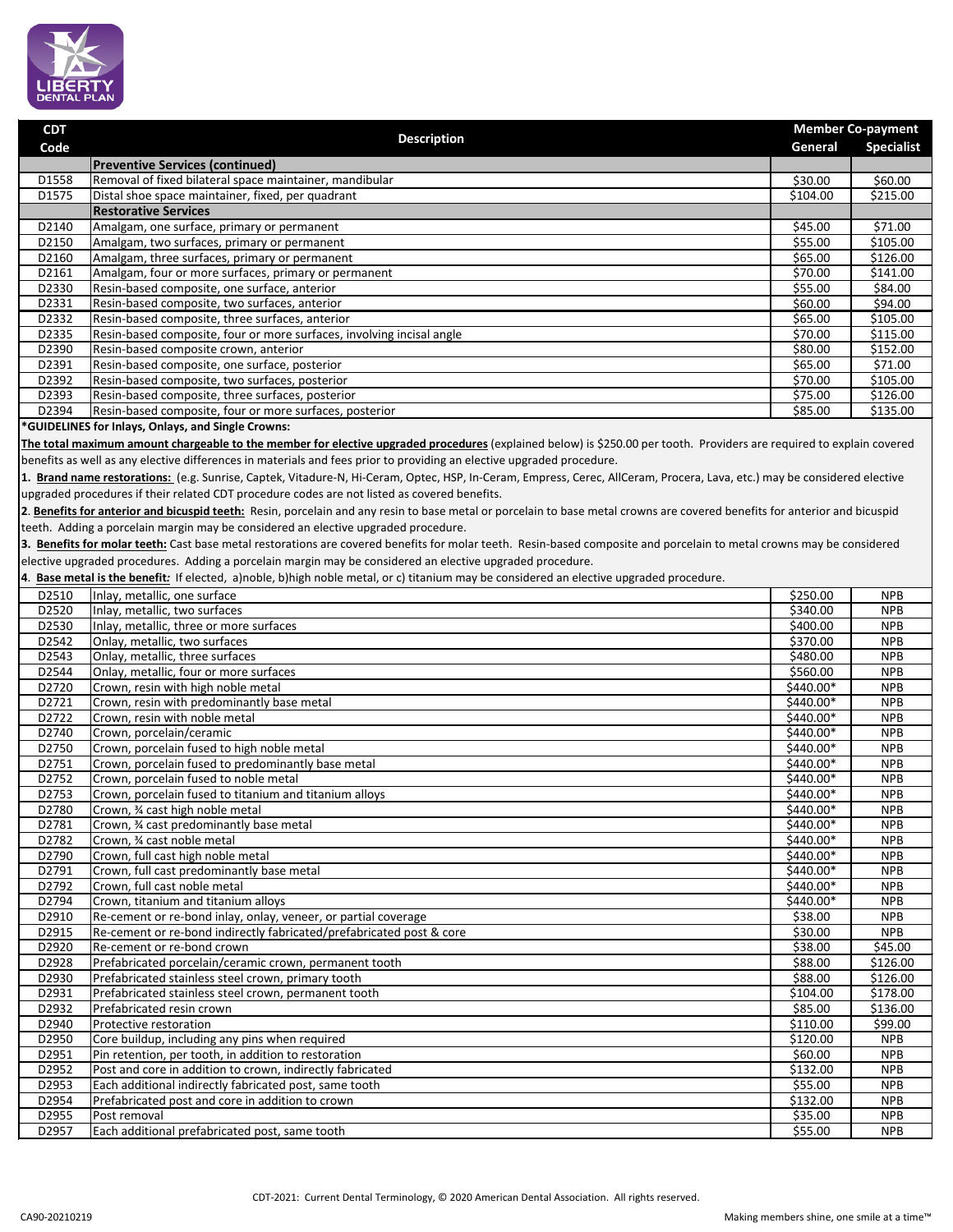

| <b>CDT</b>                 | <b>Description</b>                                                                                                                                                                      |                      | <b>Member Co-payment</b> |
|----------------------------|-----------------------------------------------------------------------------------------------------------------------------------------------------------------------------------------|----------------------|--------------------------|
| Code                       |                                                                                                                                                                                         | General              | <b>Specialist</b>        |
|                            | <b>Endodontic Services</b>                                                                                                                                                              |                      |                          |
| D3110                      | Pulp cap, direct (excluding final restoration)                                                                                                                                          | \$30.00              | \$50.00                  |
| D3120<br>D3220             | Pulp cap, indirect (excluding final restoration)<br>Therapeutic pulpotomy (excluding final restoration)                                                                                 | \$30.00<br>\$50.00   | \$45.00<br>\$80.00       |
| D3230                      | Pulpal therapy, anterior, primary tooth (excluding final restoration)                                                                                                                   | \$45.00              | \$95.00                  |
| D3240                      | Pulpal therapy, posterior, primary tooth (excluding finale restoration)                                                                                                                 | \$45.00              | \$95.00                  |
| D3310                      | Endodontic therapy, anterior tooth (excluding final restoration)                                                                                                                        | \$245.00             | \$385.00                 |
| D3320                      | Endodontic therapy, premolar tooth (excluding final restoration)                                                                                                                        | \$295.00             | \$470.00                 |
| D3330                      | Endodontic therapy, molar tooth (excluding final restoration)                                                                                                                           | \$395.00             | \$580.00                 |
| D3346                      | Retreatment of previous root canal therapy, anterior                                                                                                                                    | \$255.00             | \$385.00                 |
| D3347                      | Retreatment of previous root canal therapy, premolar                                                                                                                                    | \$310.00             | \$470.00                 |
| D3348                      | Retreatment of previous root canal therapy, molar                                                                                                                                       | \$410.00             | \$580.00                 |
| D3351                      | Apexification/recalcification, initial visit                                                                                                                                            | \$125.00             | \$125.00                 |
| D3352                      | Apexification/recalcification, interim medication replacement                                                                                                                           | \$125.00             | \$125.00                 |
| D3353                      | Apexification/recalcification, final visit                                                                                                                                              | \$125.00             | \$310.00                 |
| D3410                      | Apicoectomy, anterior<br>Apicoectomy, premolar (first root)                                                                                                                             | \$350.00<br>\$350.00 | \$545.00                 |
| D3421<br>D3425             | Apicoectomy, molar (first root)                                                                                                                                                         | \$350.00             | \$565.00<br>\$485.00     |
| D3426                      | Apicoectomy, (each additional root)                                                                                                                                                     | \$350.00             | \$485.00                 |
| D3430                      | Retrograde filling, per root                                                                                                                                                            | \$120.00             | \$170.00                 |
| D3450                      | Root amputation, per root                                                                                                                                                               | \$110.00             | \$350.00                 |
| D3920                      | Hemisection, not including root canal therapy                                                                                                                                           | \$220.00             | \$395.00                 |
|                            | <b>Periodontal Services</b>                                                                                                                                                             |                      |                          |
| D4210                      | Gingivectomy or gingivoplasty, four or more teeth per quadrant                                                                                                                          | \$200.00             | \$685.00                 |
| D4211                      | Gingivectomy or gingivoplasty, one to three teeth per quadrant                                                                                                                          | 575.00               | \$320.00                 |
| D4212                      | Gingivectomy or gingivoplasty, restorative procedure, per tooth                                                                                                                         | $\overline{50.00}$   | \$0.00                   |
| D4240                      | Gingival flap procedure, four or more teeth per quadrant                                                                                                                                | \$300.00             | \$475.00                 |
| D4241                      | Gingival flap procedure, one to three teeth per quadrant                                                                                                                                | \$300.00             | \$315.00                 |
| D4260                      | Osseous surgery, four or more teeth per quadrant                                                                                                                                        | \$650.00             | \$675.00                 |
| D4261<br><b>GUIDELINE:</b> | Osseous surgery, one to three teeth per quadrant                                                                                                                                        | \$650.00             | \$675.00                 |
|                            |                                                                                                                                                                                         |                      |                          |
| D4341                      | No more than two (2) quadrants of periodontal scaling and root planing per appointment/ per day are allowable.<br>Periodontal scaling and root planing, four or more teeth per quadrant | \$75.00              | \$210.00                 |
| D4342                      | Periodontal scaling and root planing, one to three teeth per quadrant                                                                                                                   | \$75.00              | $\overline{$}140.00$     |
| D4346                      | Scaling in presence of moderate or severe inflammation, full mouth after evaluation                                                                                                     | \$17.00              | \$55.00                  |
| D4355                      | Full mouth debridement to enable comprehensive evaluation and diagnosis, subsequent visit                                                                                               | \$75.00              | <b>NPB</b>               |
| D4910                      | Periodontal maintenance                                                                                                                                                                 | \$55.00              | \$85.00                  |
| D4920                      | Unscheduled dressing change (other than treating dentist or staff)                                                                                                                      | <b>NPB</b>           | \$35.00                  |
|                            | <b>Removable Prosthodontic Services</b>                                                                                                                                                 |                      |                          |
| D5110                      | Complete denture, maxillary                                                                                                                                                             | \$500.00             | <b>NPB</b>               |
| D5120                      | Complete denture, mandibular                                                                                                                                                            | \$500.00             | <b>NPB</b>               |
| D5130                      | Immediate denture, maxillary                                                                                                                                                            | \$500.00             | <b>NPB</b>               |
| D5140                      | Immediate denture, mandibular                                                                                                                                                           | \$500.00             | <b>NPB</b>               |
| D5211                      | Maxillary partial denture, resin base                                                                                                                                                   | \$599.00             | <b>NPB</b>               |
| D5212                      | Mandibular partial denture, resin base                                                                                                                                                  | \$599.00             | <b>NPB</b>               |
| D5213                      | Maxillary partial denture, cast metal, resin base                                                                                                                                       | \$599.00             | <b>NPB</b>               |
| D5214<br>D5221             | Mandibular partial denture, cast metal, resin base<br>Immediate maxillary partial denture, resin base                                                                                   | \$599.00<br>\$599.00 | <b>NPB</b><br><b>NPB</b> |
| D5222                      | Immediate mandibular partial denture, resin base                                                                                                                                        | \$599.00             | <b>NPB</b>               |
| D5223                      | Immediate maxillary partial denture, cast metal framework, resin denture base                                                                                                           | \$599.00             | <b>NPB</b>               |
| D5224                      | Immediate mandibular partial denture, cast metal framework, resin denture base                                                                                                          | \$599.00             | <b>NPB</b>               |
| D5225                      | Maxillary partial denture, flexible base                                                                                                                                                | \$435.00             | <b>NPB</b>               |
| D5226                      | Mandibular partial denture, flexible base                                                                                                                                               | \$435.00             | <b>NPB</b>               |
| D5282                      | Removable unilateral partial denture, one piece cast metal, maxillary                                                                                                                   | \$415.00             | <b>NPB</b>               |
| D5283                      | Removable unilateral partial denture, one piece cast metal, mandibular                                                                                                                  | \$415.00             | <b>NPB</b>               |
| D5284                      | Removable unilateral partial denture, one piece flexible base, per quadrant                                                                                                             | \$415.00             | <b>NPB</b>               |
| D5286                      | Removable unilateral partial denture, one piece resin, per quadrant                                                                                                                     | \$415.00             | <b>NPB</b>               |
| D5410                      | Adjust complete denture, maxillary                                                                                                                                                      | \$30.00              | <b>NPB</b>               |
| D5411                      | Adjust complete denture, mandibular                                                                                                                                                     | \$30.00              | <b>NPB</b>               |
| D5421                      | Adjust partial denture, maxillary                                                                                                                                                       | \$30.00              | <b>NPB</b>               |
| D5422<br>D5511             | Adjust partial denture, mandibular                                                                                                                                                      | \$30.00              | <b>NPB</b>               |
| D5512                      | Repair broken complete denture base, mandibular<br>Repair broken complete denture base, maxillary                                                                                       | \$59.00<br>\$59.00   | <b>NPB</b><br><b>NPB</b> |
| D5520                      | Replace missing or broken teeth, complete denture                                                                                                                                       | \$66.00              | <b>NPB</b>               |
| D5611                      | Repair resin partial denture base, mandibular                                                                                                                                           | \$59.00              | <b>NPB</b>               |
| D5612                      | Repair resin partial denture base, maxillary                                                                                                                                            | \$59.00              | <b>NPB</b>               |
|                            |                                                                                                                                                                                         |                      |                          |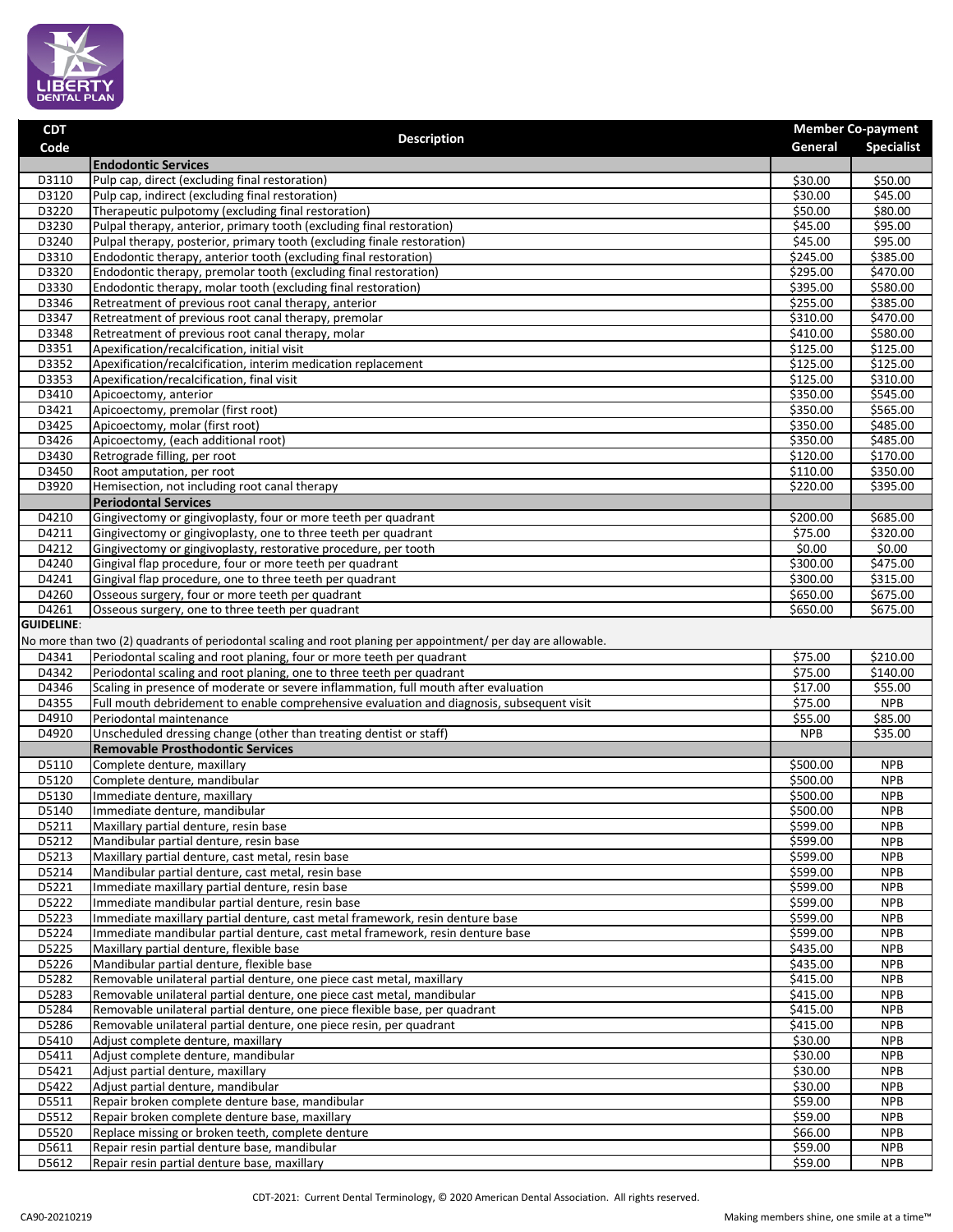

| <b>CDT</b>        |                                                                                                                                                                             |                        | <b>Member Co-payment</b> |  |
|-------------------|-----------------------------------------------------------------------------------------------------------------------------------------------------------------------------|------------------------|--------------------------|--|
| Code              | <b>Description</b>                                                                                                                                                          | General                | <b>Specialist</b>        |  |
|                   | Removable Prosthodontic Services (continued)                                                                                                                                |                        |                          |  |
| D5621             | Repair cast partial framework, mandibular                                                                                                                                   | 5104.00                | <b>NPB</b>               |  |
| D5622             | Repair cast partial framework, maxillary                                                                                                                                    | 5104.00                | <b>NPB</b>               |  |
| D5630             | Repair or replace broken retentive clasping materials, per tooth                                                                                                            | \$66.00                | <b>NPB</b>               |  |
| D5640             | Replace broken teeth, per tooth                                                                                                                                             | \$66.00                | <b>NPB</b>               |  |
| D5650             | Add tooth to existing partial denture                                                                                                                                       | 566.00                 | <b>NPB</b>               |  |
| D5660             | Add clasp to existing partial denture, per tooth                                                                                                                            | 566.00                 | <b>NPB</b>               |  |
| D5710             | Rebase complete maxillary denture                                                                                                                                           | \$200.00               | <b>NPB</b>               |  |
| D5711             | Rebase complete mandibular denture                                                                                                                                          | \$200.00               | <b>NPB</b>               |  |
| D5720             | Rebase maxillary partial denture                                                                                                                                            | \$200.00               | <b>NPB</b>               |  |
| D5721             | Rebase mandibular partial denture                                                                                                                                           | \$200.00               | <b>NPB</b>               |  |
| D5730             | Reline complete maxillary denture, chairside                                                                                                                                | \$165.00               | <b>NPB</b>               |  |
| D5731             | Reline complete mandibular denture, chairside                                                                                                                               | \$165.00               | <b>NPB</b>               |  |
| D5740             | Reline maxillary partial denture, chairside                                                                                                                                 | \$165.00               | <b>NPB</b>               |  |
| D5741             | Reline mandibular partial denture, chairside                                                                                                                                | $\overline{$}165.00$   | <b>NPB</b>               |  |
| D5750             | Reline complete maxillary denture, laboratory                                                                                                                               | \$195.00               | <b>NPB</b>               |  |
| D5751             | Reline complete mandibular denture, laboratory                                                                                                                              | \$195.00               | <b>NPB</b>               |  |
| D5760             | Reline maxillary partial denture, laboratory                                                                                                                                | \$195.00               | <b>NPB</b>               |  |
| D5761             | Reline mandibular partial denture, laboratory                                                                                                                               | \$195.00               | <b>NPB</b>               |  |
| D5820             | Interim partial denture, maxillary                                                                                                                                          | \$220.00               | <b>NPB</b>               |  |
| D5821             | Interim partial denture, mandibular                                                                                                                                         | 5220.00                | <b>NPB</b>               |  |
| D5850             | Tissue conditioning, maxillary                                                                                                                                              | \$49.00                | <b>NPB</b>               |  |
| D5851             | Tissue conditioning, mandibular                                                                                                                                             | \$49.00                | <b>NPB</b>               |  |
| D5863             | Overdenture, complete, maxillary                                                                                                                                            | \$850.00               | <b>NPB</b>               |  |
| D5865             | Overdenture, complete, mandibular                                                                                                                                           | \$850.00               | <b>NPB</b>               |  |
|                   | Implant Services                                                                                                                                                            |                        |                          |  |
| <b>GUIDELINE:</b> |                                                                                                                                                                             |                        |                          |  |
|                   | Implants and all services associated with implants are listed at the actual member co-payment amount. No additional fee is allowable for porcelain, noble metal, high noble |                        |                          |  |
|                   | metal, or titanium for implants and procedures associated with implants.                                                                                                    |                        |                          |  |
| D6010             | Surgical placement of implant body, endosteal                                                                                                                               | \$2,000.00             | \$2,300.00               |  |
| D6056             | Prefabricated abutment, includes modification and placement                                                                                                                 | \$210.00               | \$241.00                 |  |
| D6058             | Abutment supported porcelain/ceramic crown                                                                                                                                  | \$1,110.00             | \$1,276.00               |  |
| D6059             | Abutment supported porcelain fused to high noble crown                                                                                                                      | \$1,096.00             | \$1,259.00               |  |
| D6060             | Abutment supported porcelain fused to base metal crown                                                                                                                      | \$1,035.00             | \$1,190.00               |  |
| D6061             | Abutment supported porcelain fused to noble metal crown                                                                                                                     | \$1,056.00             | \$1,214.00               |  |
| D6062             | Abutment supported cast metal crown, high noble                                                                                                                             | $\overline{$}1,003.00$ | \$1,153.00               |  |
| D6063             | Abutment supported cast metal crown, base metal                                                                                                                             | \$861.00               | \$990.00                 |  |
|                   |                                                                                                                                                                             |                        |                          |  |

| <b>DPOPT</b> | TAbutment supported porcelain fused to noble metal crown                                 | \$1,056.00 | 51,214.00  |
|--------------|------------------------------------------------------------------------------------------|------------|------------|
| D6062        | Abutment supported cast metal crown, high noble                                          | \$1,003.00 | \$1,153.00 |
| D6063        | Abutment supported cast metal crown, base metal                                          | \$861.00   | \$990.00   |
| D6064        | Abutment supported cast metal crown, noble metal                                         | \$912.00   | \$1,048.00 |
| D6065        | Implant supported porcelain/ceramic crown                                                | \$1,040.00 | \$1,196.00 |
| D6066        | Implant supported crown, porcelain fused to high noble alloys                            | \$1,013.00 | \$1,165.00 |
| D6067        | Implant supported crown, high noble alloys                                               | \$984.00   | \$1,131.00 |
| D6068        | Abutment supported retainer, porcelain/ceramic FPD                                       | \$1,110.00 | \$1,276.00 |
| D6069        | Abutment supported retainer, metal FPD, high noble                                       | \$1,096.00 | \$1,260.00 |
| D6070        | Abutment supported retainer, porcelain fused to metal FPD, base metal                    | \$1,035.00 | \$1,190.00 |
| D6071        | Abutment supported retainer, porcelain fused to metal FPD, noble                         | \$1,056.00 | \$1,214.00 |
| D6072        | Abutment supported retainer, cast metal FPD, high noble                                  | \$1,028.00 | \$1,182.00 |
| D6073        | Abutment supported retainer, cast metal FPD, base metal                                  | \$930.00   | \$1,069.00 |
| D6074        | Abutment supported retainer, cast metal FPD, noble                                       | \$1,005.00 | \$1,155.00 |
| D6075        | Implant supported retainer for ceramic FPD                                               | \$1,092.00 | \$1,255.00 |
| D6076        | Implant supported retainer for FPD, porcelain fused to high noble alloys                 | \$1,064.00 | \$1,223.00 |
| D6077        | Implant supported retainer for metal FPD, high noble alloys                              | \$984.00   | \$1,131.00 |
| D6081        | Scaling and debridement in the presence of inflammation or mucositis of a single implant | \$17.00    | \$55.00    |
| D6082        | Implant supported crown, porcelain fused to predominantly base alloys                    | \$984.00   | \$1,131.00 |
| D6083        | Implant supported crown, porcelain fused to noble alloys                                 | \$984.00   | \$1,131.00 |
| D6084        | Implant supported crown, porcelain fused to titanium and titanium alloys                 | \$984.00   | \$1,131.00 |
| D6086        | Implant supported crown, predominantly base alloys                                       | \$984.00   | \$1,131.00 |
| D6087        | Implant supported crown, noble alloys                                                    | \$984.00   | \$1,131.00 |
| D6088        | Implant supported crown, titanium and titanium alloys                                    | \$984.00   | \$1,131.00 |
| D6092        | Re-cement or re-bond implant/abutment supported crown                                    | \$45.00    | \$52.00    |
| D6093        | Re-cement or re-bond implant/abutment supported FPD                                      | \$65.00    | \$75.00    |
| D6094        | Abutment supported crown, titanium, and titanium alloys                                  | \$670.00   | \$770.00   |
| D6096        | Remove broken implant retaining screw                                                    | \$0.00     | \$0.00     |
| D6097        | Abutment supported crown, porcelain fused to titanium and titanium alloys                | \$984.00   | \$1,131.00 |
| D6098        | Implant supported retainer, porcelain fused to predominantly base alloys                 | \$984.00   | \$1,131.00 |
| D6099        | Implant supported retainer for FPD, porcelain fused to noble alloys                      | \$984.00   | \$1,131.00 |
|              |                                                                                          |            |            |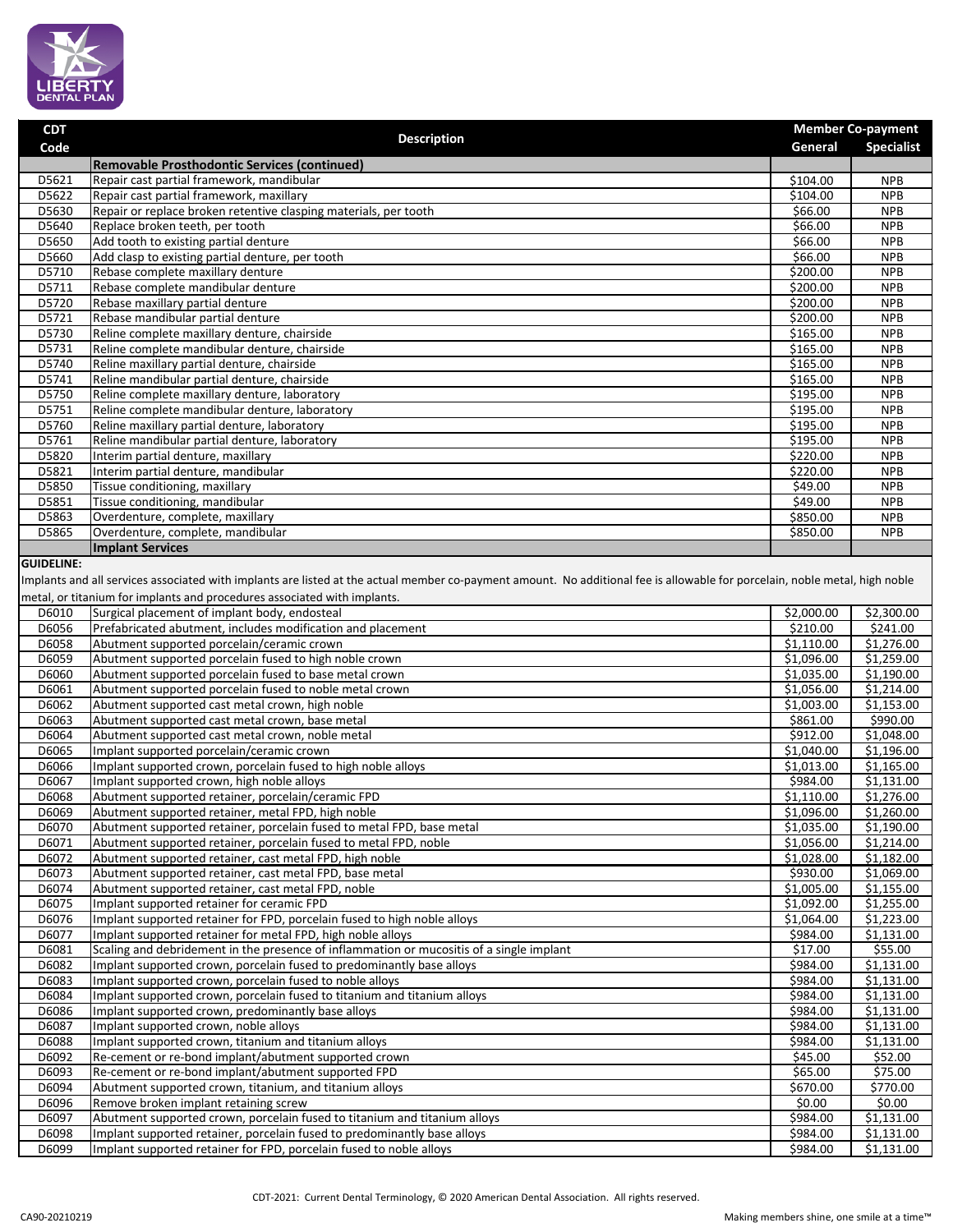

| <b>CDT</b> | <b>Description</b>                                                               | <b>Member Co-payment</b> |                   |
|------------|----------------------------------------------------------------------------------|--------------------------|-------------------|
| Code       |                                                                                  | General                  | <b>Specialist</b> |
|            | Implant Services (continued)                                                     |                          |                   |
| D6120      | Implant supported retainer, porcelain fused to titanium and titanium alloys      | \$984.00                 | \$1,131.00        |
| D6121      | Implant supported retainer for metal FPD, predominantly base alloys              | \$984.00                 | \$1,131.00        |
| D6122      | Implant supported retainer for metal FPD, noble alloys                           | \$984.00                 | \$1,131.00        |
| D6123      | Implant supported retainer for metal FPD, titanium and titanium alloys           | \$984.00                 | \$1,131.00        |
| D6194      | Abutment supported retainer crown for FPD titanium, titanium and titanium alloys | \$670.00                 | \$770.00          |
| D6195      | Abutment supported retainer, porcelain fused to titanium and titanium alloys     | \$984.00                 | \$1,131.00        |
|            | <b>Fixed Prosthodontic Services</b>                                              |                          |                   |

**\*GUIDELINES for Pontics, Retainer Crowns, Retainer Inlays, Retainer Onlays:**

**The total maximum amount chargeable to the member for elective upgraded procedures** (explained below) is \$250.00 per tooth. Providers are required to explain covered benefits as well as any elective differences in materials and fees prior to providing an elective upgraded procedure.

**1. Brand name restorations:** (e.g. Sunrise, Captek, Vitadure-N, Hi-Ceram, Optec, HSP, In-Ceram, Empress, Cerec, AllCeram, Procera, Lava, etc.) may be considered elective upgraded procedures if their related CDT procedure codes are not listed as covered benefits.

**2**. **Benefits for anterior and bicuspid teeth:** Resin, porcelain and any resin to base metal or porcelain to base metal crowns are covered benefits for anterior and bicuspid teeth. Adding a porcelain margin may be considered an elective upgraded procedure.

**3. Benefits for molar teeth:** Cast base metal restorations are covered benefits for molar teeth. Resin-based composite and porcelain to metal crowns may be considered elective upgraded procedures. Adding a porcelain margin may be considered an elective upgraded procedure.

**4**. **Base metal is the benefit***:* If elected, a)noble, b)high noble metal, or c) titanium may be considered an elective upgraded procedure.

| D6210 | Pontic, cast high noble metal                                                  | \$440.00*           | <b>NPB</b> |
|-------|--------------------------------------------------------------------------------|---------------------|------------|
| D6211 | Pontic, cast predominantly base metal                                          | \$440.00*           | <b>NPB</b> |
| D6212 | Pontic, cast noble metal                                                       | \$440.00*           | <b>NPB</b> |
| D6214 | Pontic, titanium, and titanium alloys                                          | \$440.00*           | <b>NPB</b> |
| D6240 | Pontic, porcelain fused to high noble metal                                    | \$440.00*           | <b>NPB</b> |
| D6241 | Pontic, porcelain fused to predominantly base metal                            | \$440.00*           | <b>NPB</b> |
| D6242 | Pontic, porcelain fused to noble metal                                         | \$440.00*           | <b>NPB</b> |
| D6243 | Pontic, porcelain fused to titanium and titanium alloys                        | \$440.00*           | <b>NPB</b> |
| D6250 | Pontic, resin with high noble metal                                            | \$440.00*           | <b>NPB</b> |
| D6251 | Pontic, resin with predominantly base metal                                    | \$440.00*           | <b>NPB</b> |
| D6252 | Pontic, resin with noble metal                                                 | $$190.00*$          | <b>NPB</b> |
| D6545 | Retainer, cast metal for resin bonded fixed prosthesis                         | \$440.00*           | <b>NPB</b> |
| D6720 | Retainer crown, resin with high noble metal                                    | \$440.00*           | <b>NPB</b> |
| D6721 | Retainer crown, resin with predominantly base metal                            | \$440.00*           | <b>NPB</b> |
| D6722 | Retainer crown, resin with noble metal                                         | $$440.00*$          | <b>NPB</b> |
| D6750 | Retainer crown, porcelain fused to high noble metal                            | \$440.00*           | <b>NPB</b> |
| D6751 | Retainer crown, porcelain fused to predominantly base metal                    | \$440.00*           | <b>NPB</b> |
| D6752 | Retainer crown, porcelain fused to noble metal                                 | \$440.00*           | <b>NPB</b> |
| D6753 | Retainer crown, porcelain fused to titanium and titanium alloys                | \$440.00*           | <b>NPB</b> |
| D6780 | Retainer crown, 3⁄4 cast high noble metal                                      | \$440.00*           | <b>NPB</b> |
| D6781 | Retainer crown, 3⁄4 cast predominantly base metal                              | $$440.00*$          | <b>NPB</b> |
| D6782 | Retainer crown, % cast noble metal                                             | \$440.00*           | <b>NPB</b> |
| D6784 | Retainer crown, 34 titanium and titanium alloys                                | \$440.00*           | <b>NPB</b> |
| D6790 | Retainer crown, full cast high noble metal                                     | $$440.00*$          | <b>NPB</b> |
| D6791 | Retainer crown, full cast predominantly base metal                             | \$440.00            | <b>NPB</b> |
| D6792 | Retainer crown, full cast noble metal                                          | \$440.00*           | <b>NPB</b> |
| D6794 | Retainer crown, titanium and titanium alloys                                   | \$440.00*           | <b>NPB</b> |
| D6930 | Re-cement or re-bond fixed partial denture                                     | \$45.00             | <b>NPB</b> |
|       | <b>Oral &amp; Maxillofacial Services</b>                                       |                     |            |
| D7111 | Extraction, coronal remnants, primary tooth                                    | $\overline{$}40.00$ | \$75.00    |
| D7140 | Extraction, erupted tooth or exposed root                                      | \$50.00             | \$95.00    |
| D7210 | Extraction, erupted tooth requiring removal of bone and/or sectioning of tooth | \$89.00             | \$145.00   |
| D7220 | Removal of impacted tooth, soft tissue                                         | \$115.00            | \$165.00   |
| D7230 | Removal of impacted tooth, partially bony                                      | \$145.00            | \$220.00   |
| D7240 | Removal of impacted tooth, completely bony                                     | \$175.00            | \$260.00   |
| D7241 | Removal impacted tooth, complete bony, complication                            | \$195.00            | \$290.00   |
| D7250 | Removal of residual tooth roots (cutting procedure)                            | \$110.00            | \$95.00    |
| D7285 | Incisional biopsy of oral tissue, hard (bone, tooth)                           | \$137.00            | \$195.00   |
| D7286 | Incisional biopsy of oral tissue, soft                                         | \$82.00             | \$195.00   |
| D7310 | Alveoloplasty with extractions, four or more teeth per quadrant                | \$45.00             | \$130.00   |
| D7311 | Alveoloplasty with extractions, one to three teeth per quadrant                | \$45.00             | \$130.00   |
| D7320 | Alveoloplasty, w/o extractions, four or more teeth per quadrant                | \$60.00             | \$160.00   |
| D7321 | Alveoloplasty, w/o extractions, one to three teeth per quadrant                | \$60.00             | \$160.00   |
| D7340 | Vestibuloplasty, ridge extension (2nd epithelialization)                       | \$500.00            | \$1,260.00 |
| D7350 | Vestibuloplasty, ridge extension                                               | \$750.00            | \$2,625.00 |
| D7510 | Incision & drainage of abscess, intraoral soft tissue                          | \$50.00             | \$110.00   |
| D7520 | Incision & drainage of abscess, extraoral soft tissue                          | \$60.00             | \$265.00   |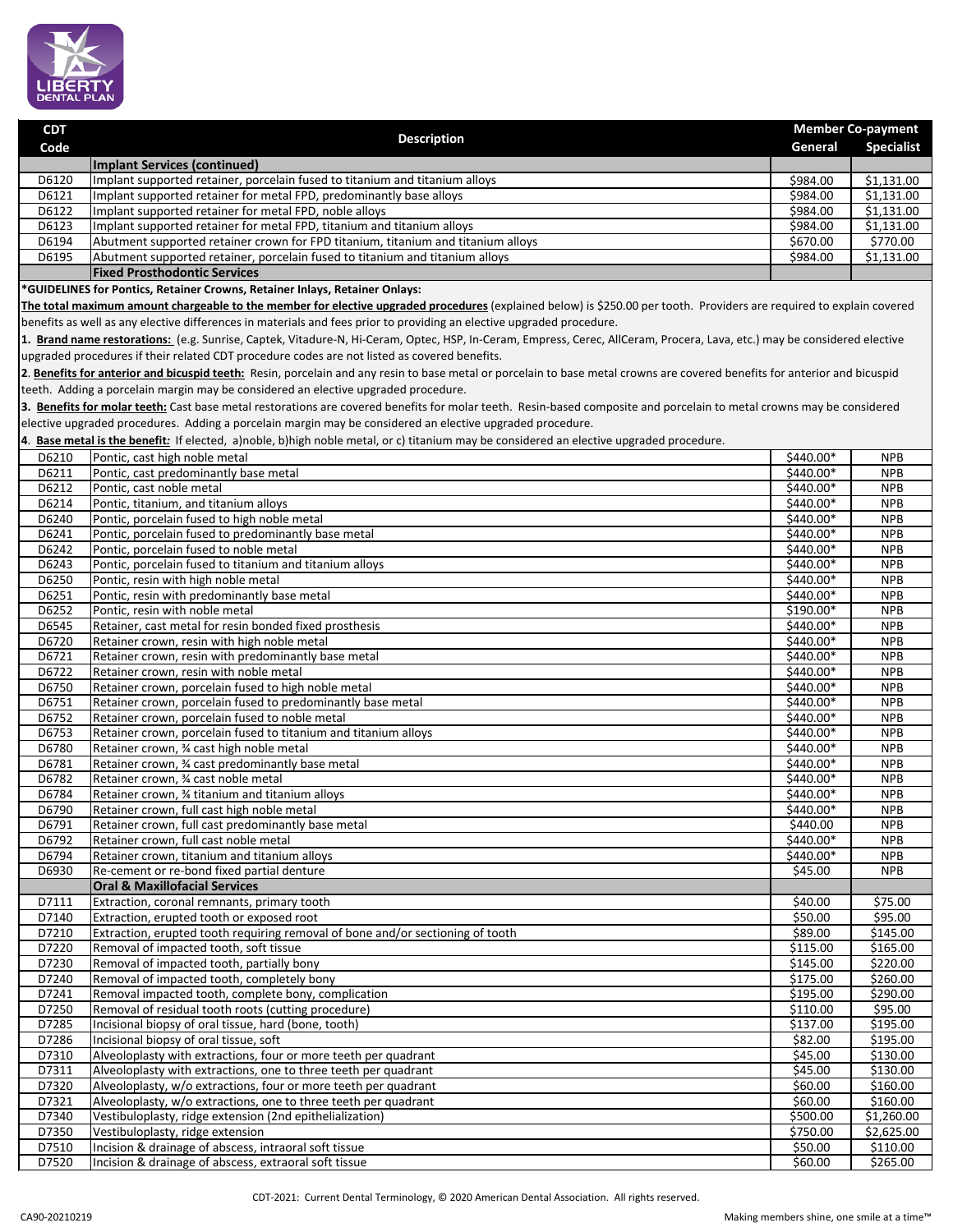

| <b>CDT</b> |                                                                                                     |                        | <b>Member Co-payment</b> |  |
|------------|-----------------------------------------------------------------------------------------------------|------------------------|--------------------------|--|
| Code       | <b>Description</b>                                                                                  | General                | <b>Specialist</b>        |  |
|            | <b>Oral &amp; Maxillofacial Services (continued)</b>                                                |                        |                          |  |
| D7922      | Placement of intra-socket biological dressing to aid in hemostasis or clot, stabilization, per site | \$0.00                 | \$0.00                   |  |
| D7961      | Buccal / labial frenectomy (frenulectomy)                                                           | \$40.00                | \$325.00                 |  |
| D7962      | Lingual frenectomy (frenulectomy)                                                                   | \$40.00                | \$325.00                 |  |
| D7970      | Excision of hyperplastic tissue, per arch                                                           | \$95.00                | \$350.00                 |  |
| D7971      | Excision of pericoronal gingiva                                                                     | \$60.00                | \$200.00                 |  |
| D7993      | Surgical placement of craniofacial implant, extra oral                                              | $\overline{$}2,000.00$ | \$2,300.00               |  |
| D7994      | Surgical placement: zygomatic implant                                                               | \$2,000.00             | \$2,300.00               |  |
|            | <b>Adjunctive General Services</b>                                                                  |                        |                          |  |
| D9110      | Palliative (emergency) treatment, minor procedure                                                   | \$27.00                | \$80.00                  |  |
| D9210      | Local anesthesia not in conjunction, operative or surgical procedures                               | \$0.00                 | \$0.00                   |  |
| D9211      | Regional block anesthesia                                                                           | \$0.00                 | \$0.00                   |  |
| D9212      | Trigeminal division block anesthesia                                                                | \$0.00                 | \$0.00                   |  |
| D9215      | Local anesthesia in conjunction with operative or surgical procedures                               | \$0.00                 | \$0.00                   |  |
| D9230      | Inhalation of nitrous oxide/analgesia, anxiolysis                                                   | \$45.00                | \$45.00                  |  |
| D9310      | Consultation, other than requesting dentist                                                         | \$50.00                | \$65.00                  |  |
| D9311      | Consultation with a medical health care professional                                                | \$50.00                | \$65.00                  |  |
| D9430      | Office visit, observation, regular hours, no other services                                         | \$10.00                | \$40.00                  |  |
| D9440      | Office visit, after regularly scheduled hours                                                       | \$40.00                | \$125.00                 |  |
| D9450      | Case presentation, detailed & extensive treatment                                                   | \$0.00                 | \$0.00                   |  |
| D9630      | Drugs or medicaments dispensed in the office for home use                                           | \$25.00                | \$35.00                  |  |
| D9951      | Occlusal adjustment, limited                                                                        | \$35.00                | \$75.00                  |  |
| D9952      | Occlusal adjustment, complete                                                                       | \$90.00                | \$210.00                 |  |
| D9986      | Missed appointment                                                                                  | $\overline{$}25.00$    | \$25.00                  |  |
| D9987      | Cancelled appointment                                                                               | \$0.00                 | \$0.00                   |  |
| D9991      | Dental case management, addressing appointment compliance barriers                                  | \$0.00                 | \$0.00                   |  |
| D9992      | Dental case management, care coordination                                                           | \$0.00                 | \$0.00                   |  |
| D9993      | Dental case management, motivational interviewing                                                   | \$0.00                 | \$0.00                   |  |
| D9994      | Dental case management, patient education to improve oral health literacy                           | \$0.00                 | \$0.00                   |  |
| D9997      | Dental case management, patients with special health care needs                                     | \$0.00                 | \$0.00                   |  |
|            | Office visit, per visit                                                                             | \$10.00                | \$10.00                  |  |

Making members shine, one smile at a time™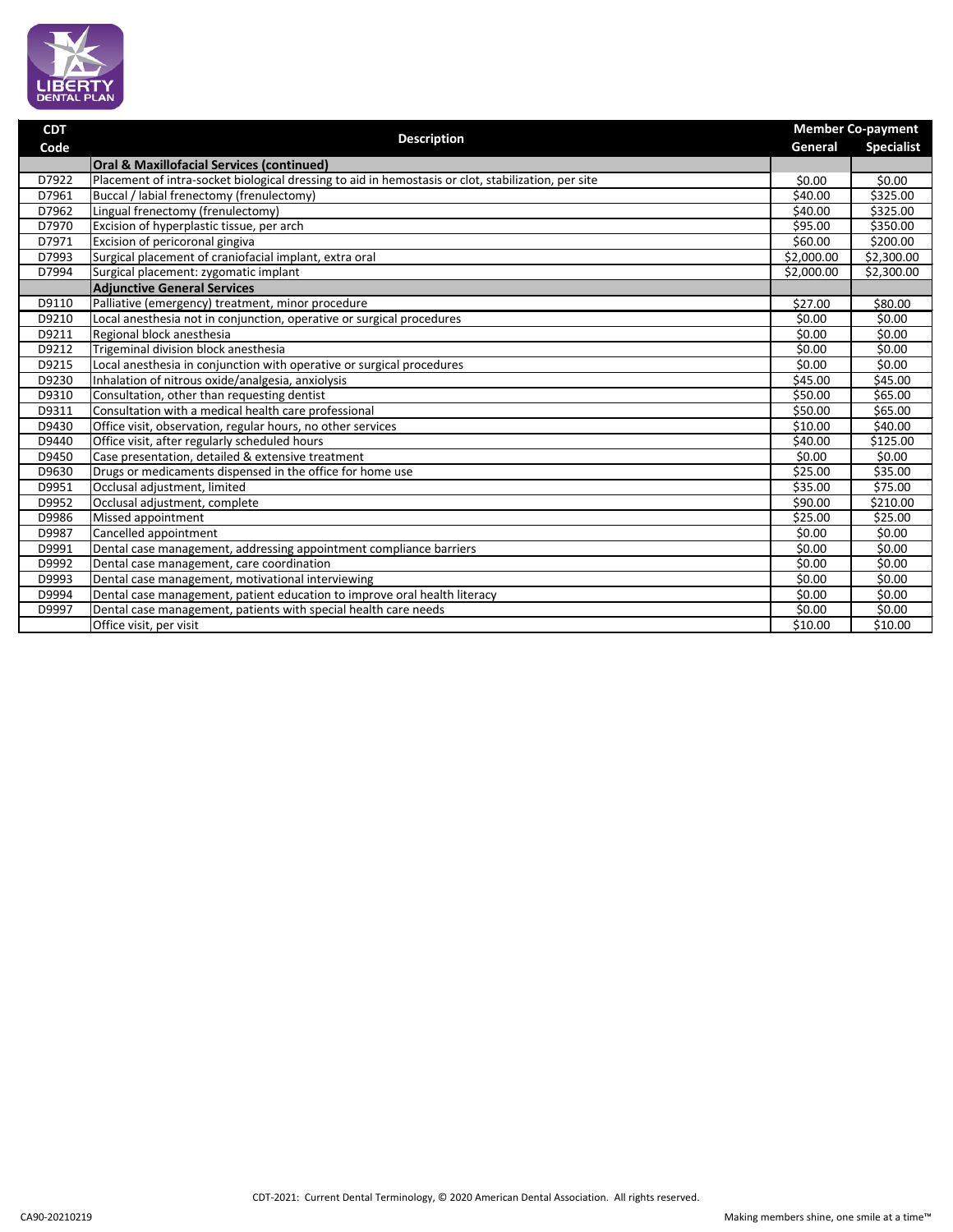## **Limitations:**

- 1. Prophylaxis procedures or scaling in presence of inflammation is covered once every 6 consecutive months. Additional prophylaxis are available at the listed member co-payment amount.
- 2. Complete series of radiographic images is covered once every 36 consecutive months.
- 3. Fluoride Treatments are covered once every 6 consecutive months. Additional fluoride treatments, up to the 18th birth date, are available at the listed member co-payment amount.
- 4. Sealants are covered only on the first and second permanent molars and up to the 14th birth date.
- 5. Scaling and debridement of a single implant is covered once every 12 consecutive months.
- 6. Crowns, Jackets, Inlays and Onlays are benefits on the same tooth only once every five years, and consistent with professionally recognized standards of dental practice.
- 7. Replacement of existing Full and Partial Dentures are covered once per arch every 5 years, except when they cannot be made functional through reline or repairs.
- 8. Denture Relines are covered twice per year, and only when consistent with professionally recognized standards of dental practice.
- 9. Any routine dental services performed by a Primary Care Dentist or Specialist in an inpatient/outpatient hospital setting, under certain circumstances, will be considered for coverage.

#### **Exclusions:**

- 1. Any procedure not specifically listed as a Covered Benefit.
- 2. Replacement of lost or stolen prosthetics or appliances including crowns, bridges, partial dentures, full dentures, and orthodontic appliances
- 3. Any treatment requested, or appliances made, which are either not necessary for maintaining or improving dental health, or are for cosmetic purposes unless otherwise covered as a benefit.
- 4. Procedures considered experimental, treatment involving implants or pharmacological regimens other than listed as Covered Benefit (See "Independent Medical Review" in the Group Evidence of Coverage and Disclosure Form).
- 5. Oral surgery requiring the setting of bone fractures or bone dislocations.
- 6. Hospitalization
- 7. Out-patient services
- 8. Ambulance services
- 9. Durable Medical Equipment
- 10. Mental Health services
- 11. Chemical Dependency services
- 12. Home Health services
- 13. General anesthesia, analgesia, intravenous/intramuscular sedation or the services of an anesthesiologist other than listed as Covered
- 14. Treatment started before the member was eligible, or after the member was no longer eligible.
- 15. Procedures, appliances, or restorations to correct congenital, developmental or medically induced dental disorder, including but not limited to: myofunctional(e.g. speech therapy), myoskeletal, or temporomandibular joint dysfunctions (e.g. adjustments/corrections to the facial bones) unless otherwise covered as an orthodontic benefit.
- 16. Procedures which are determined not to be dentally necessary consistent with professionally recognized standards of dental.
- 17. Treatment of malignancies, cysts, or neoplasms.
- 18. Orthodontic treatment started prior to member's effective date of coverage.
- 19. Appliances needed to increase vertical dimension or restore occlusion.
- 20. Any services performed outside of your assigned dental office, unless expressly authorized by Liberty Dental Plan, or unless as outlined and covered in "Emergency Dental Care" section.